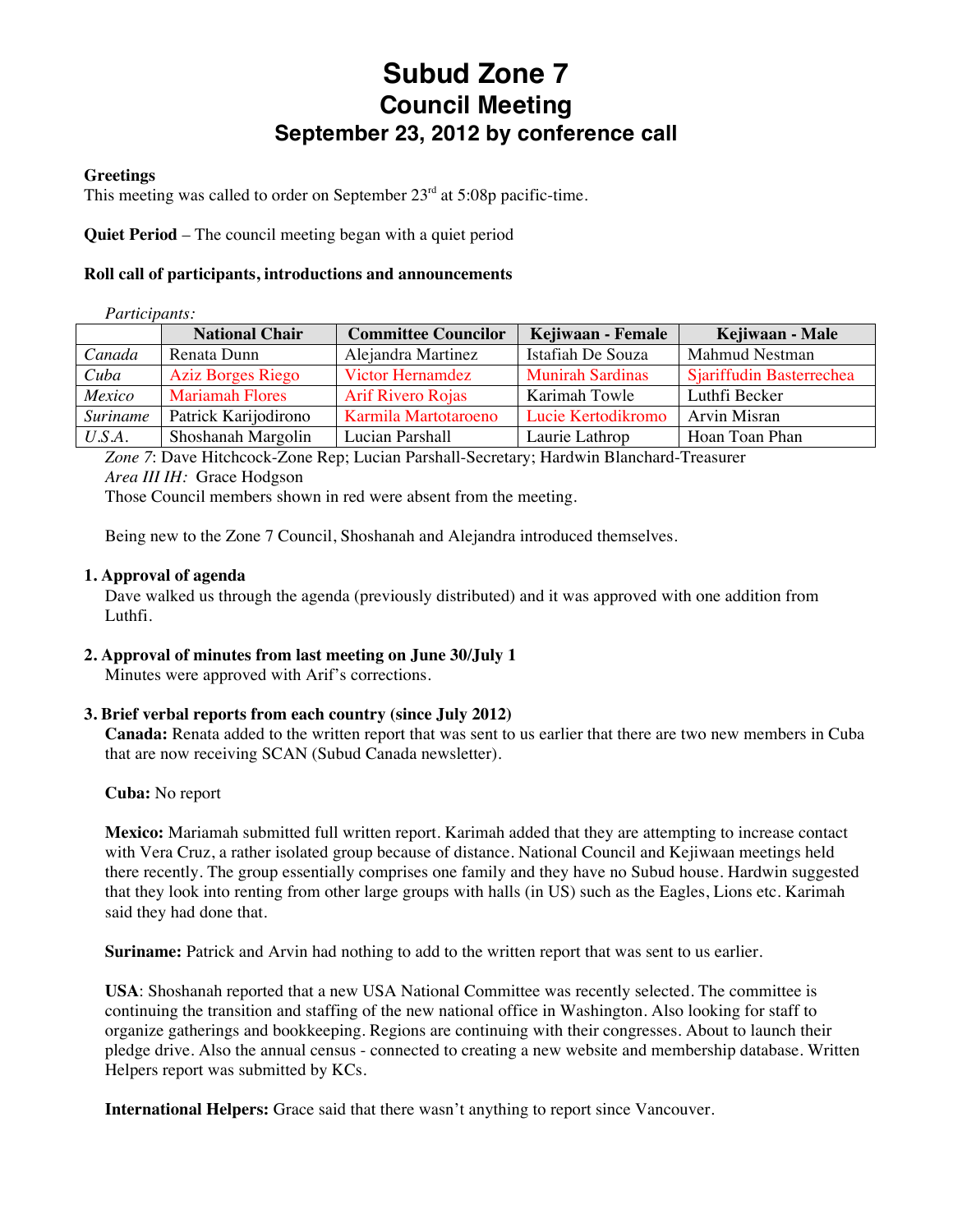**Zone Rep Update:** Dave reported that WSA is in the midst of budget discussion for 2013, developing a fundraising campaign, as well as other issues. Dave will send an email to fill us in and seek input.

Dave thanked those who had sent out written reports before the meeting. These will be to be attached to the minutes.

#### **4. 2014 World Congress Update**

Arif was not on call, so no report. Karimah believes that Maya will be visiting Mexico in October to help with Congress preparations. Dave to ask Arif for a written report.

#### **5. Matters arising/actions from Vancouver Zone Council Meeting**

 **(a) Find videos.** Hardwin and Dave thought that this referred to Bapak and Ibu Rahayu talks with Spanish translation/subtitles for Cuba. There could be technological difficulties with members being able to play them. We need more information about the situation in Cuba. This should be linked with item 5 (c).

 **(b) Locate Bapak's Guidelines for Daily Life and send to Council members:** These were attached to the minutes from our Vancouver meeting.

#### **(c) Provide Subud material/publications in Spanish to Cuba:**

- Hardwin reported that there is a good deal of material in Spanish online at the Subud Library. But the majority of our brothers and sisters in Cuba do not have Internet access and those that do have limited access and cannot receive email attachments.
- Renata had reported earlier that two Cuban members were receiving SCAN by mail.
- Hardwin indicated that one possibility is for Zone 7 to ask Samuel Morillas to make copies of various talks and mail them from inside Cuba to representatives in each group to share (would need to ignore schism between groups.).
- Hardwin said that Samuel is working on a Spanish translation of *The Light of Christ*, by Luqman Mc Kinley (selections from Bapak's talks that refer to Jesus). Samuel had offered to print 100 copies for Subud members in Cuba.
- Concern expressed that using Samuel for these initiatives may be disruptive with Aziz, the National Chair. It was suggested that any such Zone 7 initiative be in conjunction with the Subud Cuba National Committee.
- Communication with Aziz has been very difficult recently and Dave hasn't heard anything from him since last March, particularly regarding the disbursement of Zonal funds set aside to help Subud Cuba. He hopes to be able to follow up on this, with the assistance of Spanish-speaking Council members.
- Alejandra is in contact with Marini (SD Cuba, living in Havana). She may be able to find out what the status of the Cuban committee is at this time. Luthfi indicated that Marini is one of the more active persons in Cuba.
- If we make copies outside Cuba and mail them, we need contact information for each group, or mail to National Committee for it to distribute?
- Hardwin reported that Mariamah has been trying to contact Lucas (son of Azis Subud Cuba National Chair).
- Grace will step up her communication with her contacts in Cuba.
- Is it possible for a Spanish-speaking member of the Council to phone Aziz?
- Grace indicated that the best way is to have someone go to Cuba with the printed material. It is understood that Mariamah is planning on going to Cuba with her husband Manuel later this year. Dave and Hardwin will work with her on the details of the trip, what we need to find out, and what material she could take with her. Alejandra also agreed to be involved.

#### **(d) 2013 Zone Council (in person) meeting:**

- Luthfi suggested that it might be good for the meeting to be held in Mexico visit the Congress site. Dave pointed out that we did this last year.
- Dave asked for us to think about the pros and cons of a face-to-face meeting in 2013. Would like each country to have this discussion and report back.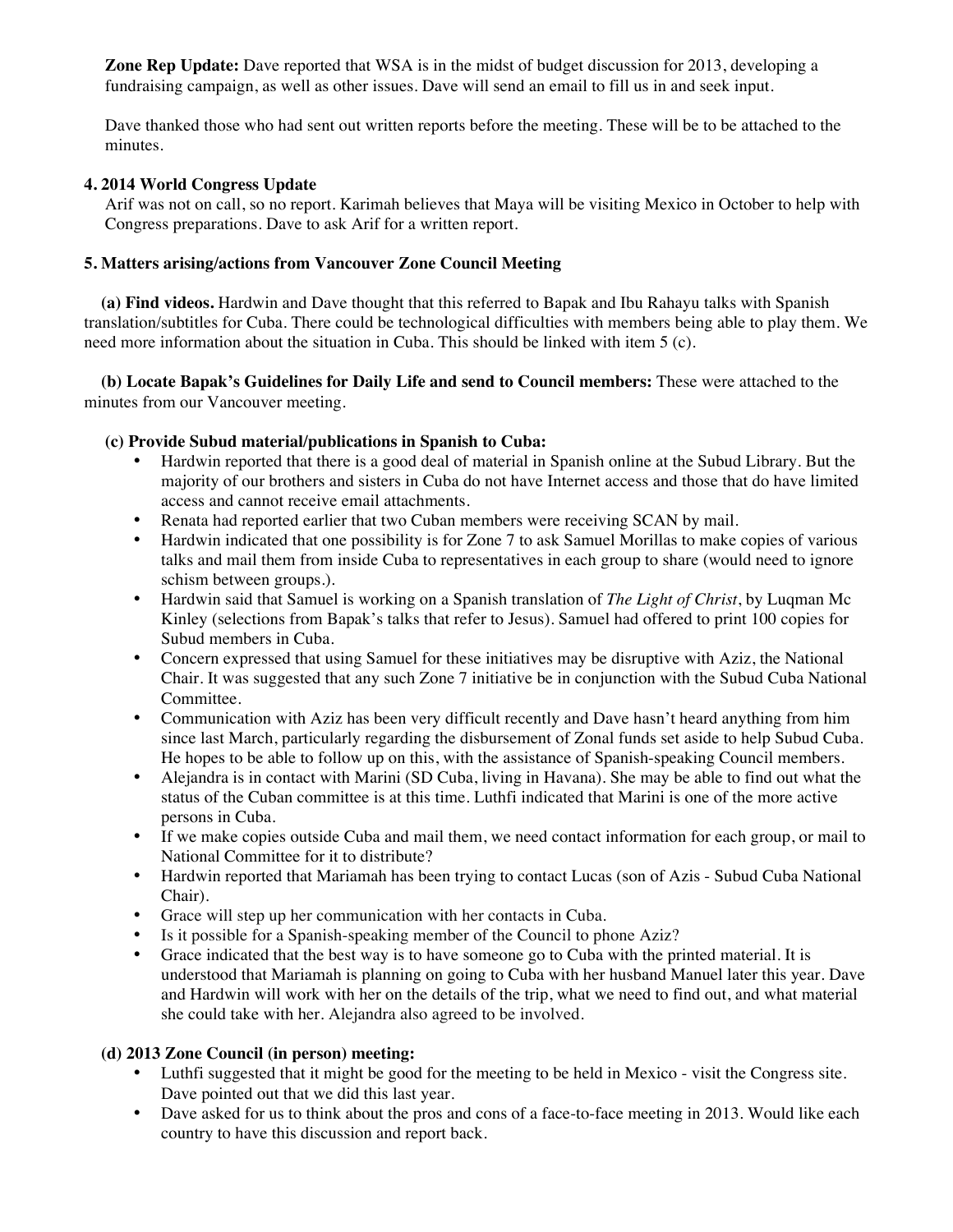• Patrick asked if we could do some testing on its benefits, maybe KCs could come up with questions that we could all test on. Laurie will send out dates for KCs to conference, but Council members should email their input to Dave first.

#### **(e) Inclusion of Wing representatives on Zone Council:**

Dave asked each country to have a discussion about involving wings and share our discussion via email. How will they link in zone or should they join in our conference calls (may be too many participants)?

#### **6. How can we communicate more effectively with Subud Cuba?**

Discussed as part of  $5(c)$ 

#### **7. Any Other Business**

- Luthfi asked for a few minutes, but will send his comments onto other KCs.
- Arvin complimented the quality of the special Americas Gathering feature, produced jointly by SCAN and SUSA.
- Shoshanah asked that future Council meeting include an agenda item for reporting what the WSA/WSC has been doing.

#### **8. Date of next conference call.**

Dave suggested next conference call for Sunday, December 9, 2012 at 5:00p pacific-time. Agreed.

#### **Meeting ended with a quiet time at 6:30p.**

To do list:

| Dave               | To report by email on WSA 2013 Budget discussions, proposed fundraising initiative and        |  |
|--------------------|-----------------------------------------------------------------------------------------------|--|
|                    | other international issues.                                                                   |  |
| Dave               | Will ask Arif to provide a written World Congress update for the Council.                     |  |
| Hardwin & Mariamah | To continue investigating ways of providing Subud publications in Spanish to Cuba.            |  |
| Dave               | To follow up with Subud Cuba re disbursement of Zonal funds set aside for them.               |  |
| Alejandra          | To attempt to improve Zonal communication with Subud Cuba through Marini.                     |  |
| Grace              | To step up her communication with her contacts in Cuba.                                       |  |
| Dave, Hardwin &    | To work with Mariamah on her trip to Cuba. What do we need to find out to help improve        |  |
| Alejandra          | future communications and what material could she take with her?                              |  |
| All                | Each country to discuss need (practical pros $\&$ cons) for 2013 face to face Council Meeting |  |
|                    | and report to Dave.                                                                           |  |
| <b>KCs</b>         | After countries have reported back to Dave on practical pros $\&$ cons, suggest some suitable |  |
|                    | testing questions on holding a face-to-face Council Meeting in 2013.                          |  |
| All                | Each country to discuss how to increase communication with wings in Zone 7 countries          |  |
|                    | (via email or include on our conference calls are options) Report back to Dave by email.      |  |
| Dave               | To include agenda item for WSA/WSC news in future Council conference calls.                   |  |
| All                | Please note down date of next Zone Council conference call on Sunday December 9.              |  |

Respectfully submitted, Lucian Parshall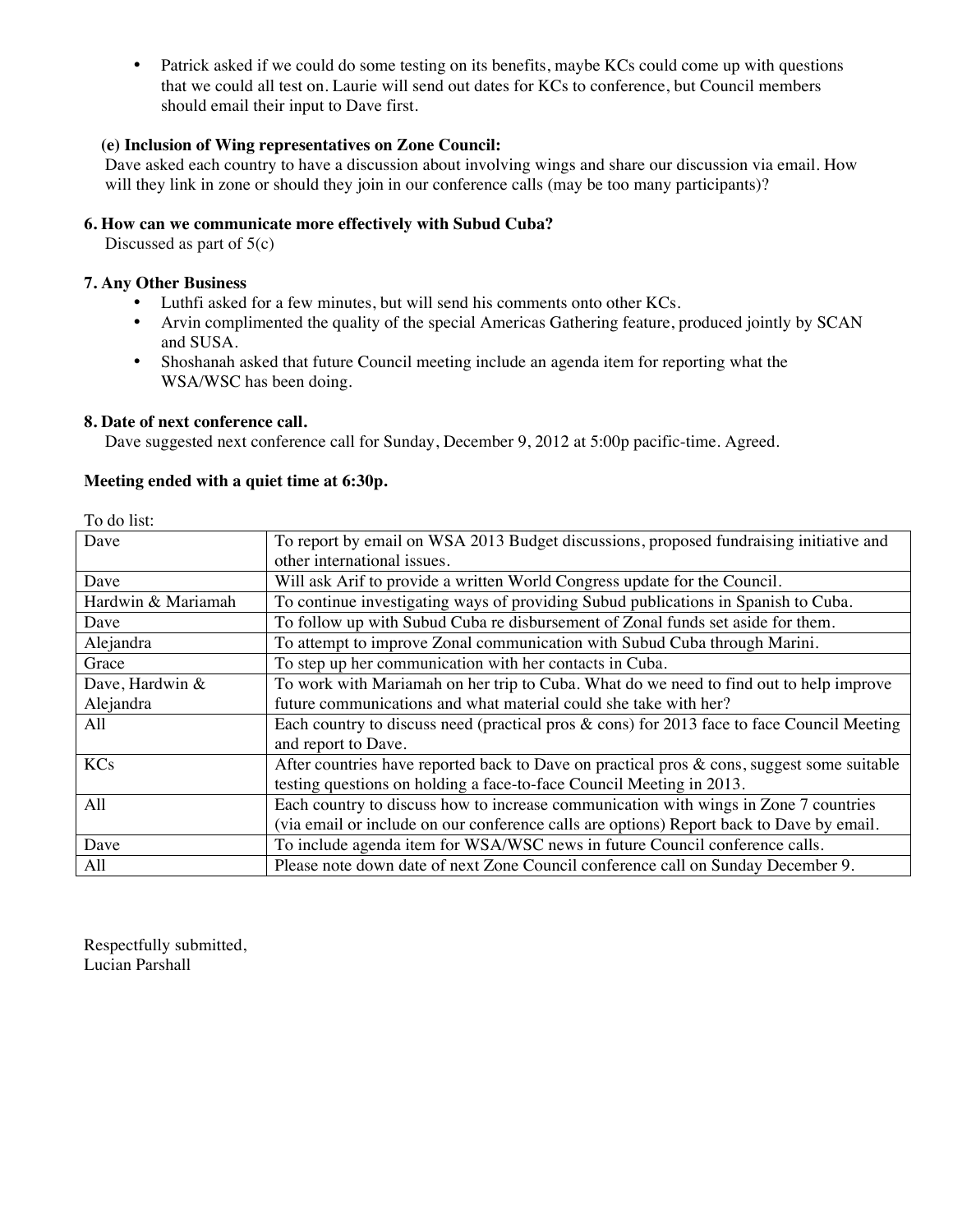# **Canada Report**

### **Report to Zone 7 from the Subud Canada committee:**

Events since the Americas Gathering:

- In cooperation with SUSA, we have published a special Americas Gathering edition of SCAN and distributed it to every person who registered for the gathering. Lester Sutherland told me today he regularly sends copies of SCAN to two members in Cuba. I don't have their names at the moment, but by the time of our conference call I may have them
- We are working on upgrading the Subud Canada website
- Alejandra is giving Spanish lessons to the Ottawa group in preparation for Pueblo, and is also working on improving communication with the members in Cuba.
- We are gradually building the new committee and working on the handover from the previous committee.
- Three regional gatherings are planned for the Fall September 28 in Edmonton, where we have a group of new members, two of whom were opened at the Gathering; October 6 in Ottawa, which will be attended by the national helpers; and Oct 26 on Saltspring Island, organized by Dave and Helena and attended by the regional helpers.

In all, 5 new Canadian Subud members were opened at the Gathering.

Respectfully submitted,

Renata Dunn & Alejandra Martinez

## **Mexico Report**

Dear council,

I will be at the conference call too. Looking forward to share with you all.

In the mean time, as Dave requested here some updates of recent activities:

1. National council met last month in Veracruz, it is possible that a new group emerge in Subud Mexico (located in a beautiful tourist area of our country, 10 subud members are looking forward to rent a Subud house and start activities as a local group, national helpers and national committee will follow up)

2. We are preparing for a kedjwaan gathering next month (october 26th, 27th and 28th), it will be held in a beautiful place (benedictine monastery), registration willl start at the end of this month

3. We also had a national gathering in Puebla after getting back from Vancouver, we shared news and experiences from the Gathering of the Americas, and showed short videos.

4. Communication with Cuba, thorugh Aziz's son is moving forward very slowly but moving towards making possible to send Subud literature to our brothers ans sisters in Cuba.

5. Waiting for more details of COT meeting in January 2013 so we could arrange some spaces to share with Subud Mexico membership too. I look forward to start communication with IH visit on January.

Finally we have been experiencing mainly in Puebla group that some brothers and sisters are geeting back to the group after several yeas and some of them with their families. Love and respect,

Mariamah Flores

## **Suriname Report**

**The activities of the National Committee** beginning after the Gathering of the Americas.

- 1. Presentation of The Gathering of The Americas for the members.
- 2. We did a lottery for the sweater that we bought at the gathering
- 3. We had the HBW (Helpers, Committee and Wings) regular meeting.
- 4. Installation commission 45 years Subud
- 5. The activity that has been realized regarding 45 years Subud are:
	- A social activity by helping Ibu Cherry, and elderly member, cleaning the garden around her home.
	- working on the translation of the book "history of Subud in Suriname" written by the son of the late